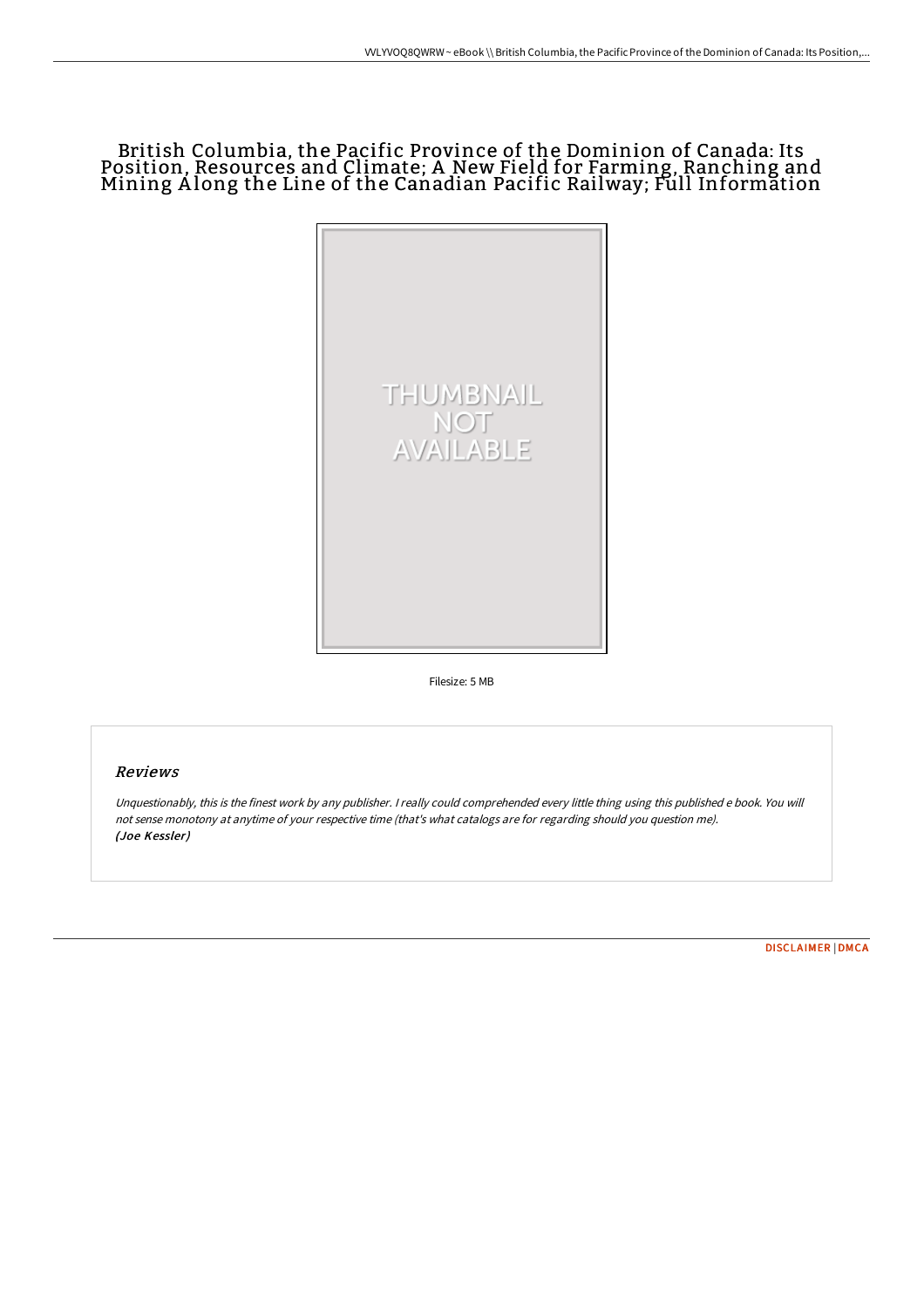# BRITISH COLUMBIA, THE PACIFIC PROVINCE OF THE DOMINION OF CANADA: ITS POSITION, RESOURCES AND CLIMATE; A NEW FIELD FOR FARMING, RANCHING AND MINING ALONG THE LINE OF THE CANADIAN PACIFIC RAILWAY; FULL INFORMATION

## ঞ **DOWNLOAD PDF**

Forgotten Books, 2017. Paperback. Condition: New. Language: English . Brand New Book \*\*\*\*\* Print on Demand \*\*\*\*\*. Excerpt from British Columbia, the Pacific Province of the Dominion of Canada: Its Position, Resources and Climate; A New Field for Farming, Ranching and Mining Along the Line of the Canadian Pacific Railway; Full Information for Intending Settlers The Columbia is a large river rising in the southern part of the province, in the neighbourhood of the Rocky Mountains, near the Koot cuay Lake. This lake is now traversable by regular steamboat service. About the Publisher Forgotten Books publishes hundreds of thousands of rare and classic books. Find more at This book is a reproduction of an important historical work. Forgotten Books uses state-of-the-art technology to digitally reconstruct the work, preserving the original format whilst repairing imperfections present in the aged copy. In rare cases, an imperfection in the original, such as a blemish or missing page, may be replicated in our edition. We do, however, repair the vast majority of imperfections successfully; any imperfections that remain are intentionally left to preserve the state of such historical works.

 $\mathbb B$ Read British Columbia, the Pacific Province of the Dominion of Canada: Its Position, Resources and Climate; A New Field for Farming, Ranching and Mining Along the Line of the Canadian Pacific Railway; Full [Information](http://techno-pub.tech/british-columbia-the-pacific-province-of-the-dom.html) Online Download PDF British Columbia, the Pacific Province of the Dominion of Canada: Its Position, Resources and Climate; A New Field for Farming, Ranching and Mining Along the Line of the Canadian Pacific Railway; Full [Information](http://techno-pub.tech/british-columbia-the-pacific-province-of-the-dom.html)